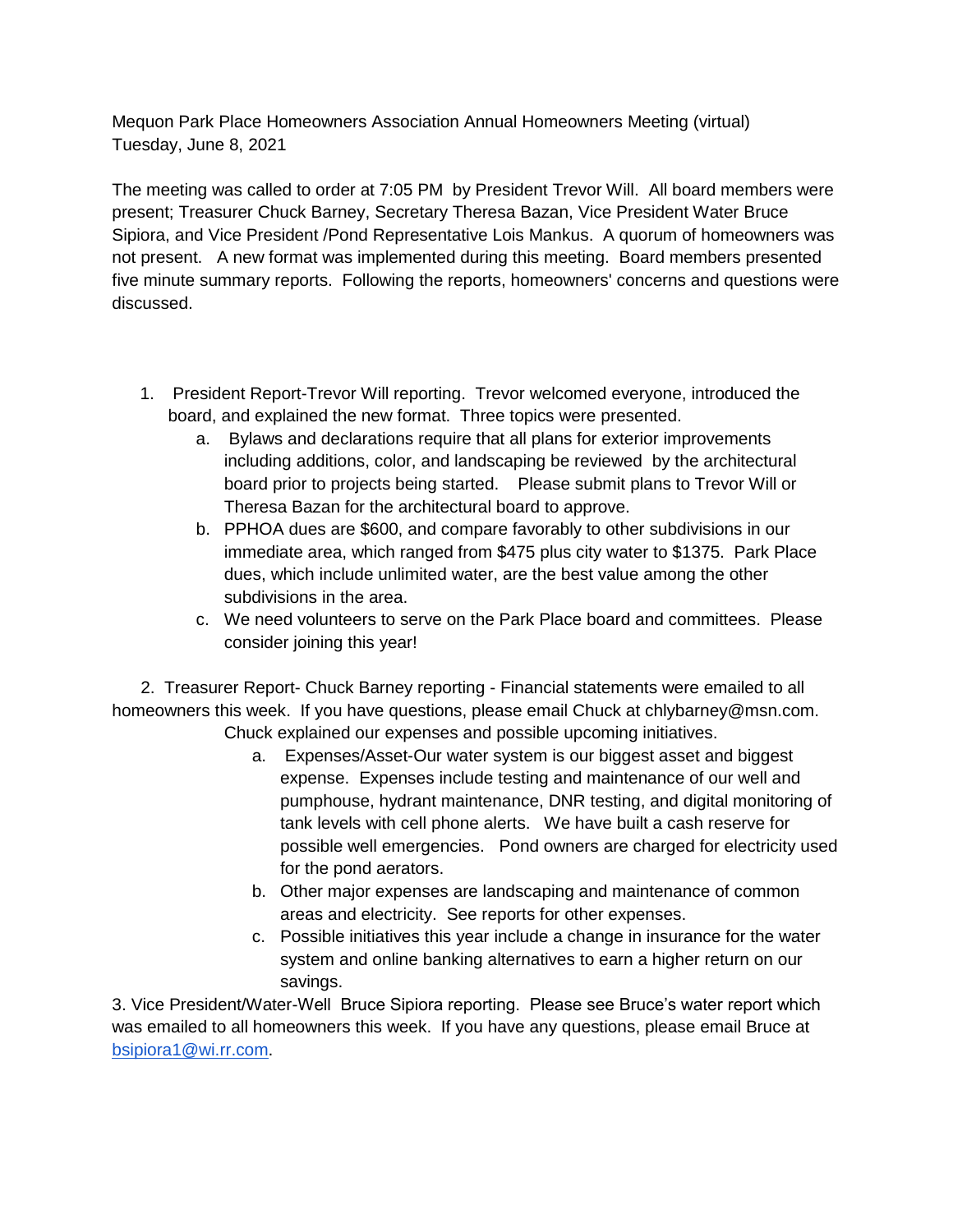- a. Our Water quality remains excellent, as detailed in the CCR results which were emailed to all homeowners. Each year there is a new protocol from DNR for testing, which Bruce has detailed in the Park Place Water System Report.
- b. Water usage Our pumpage for 2020 is 10% higher than normal likely due to COVID and staying at home. High pumpage level for 2017 was an indication of a homeowner's leaking lateral. Water demand is normal.
- c. Maintenance for this year- Tank cleaning/Inspection at the end of June or beginning of July will cost \$5000. Water will remain delivered during the cleaning. We will have an installation of a digital control/ monitor for the tank, which will have a pressure transmitter on demand to report tank levels.
- d. Lead and Copper Testing- The DNR is aggressive in monitoring OTM water systems (other than municipal.) There is a reasonable possibility that the Board will be sending out a survey to all homeowners next year regarding their configured kitchen sink water supply and its treatment status: specifically pertaining to the lead and copper testing protocol (per DNR). This survey, if it materializes, is likely to be included with the 2022 dues statement, but there will be an informational update issued prior to the survey.

4. Secretary Report- Theresa Bazan Reporting-PPHOA Picnic will be at Virmond Park, on September 12.

5. Vice President/Pond Lois Mankus reporting- The pond is private property and there is no fishing, no boating, etc. allowed. The pond homeowners' lots extend under the water.

Homeowners' Concerns/Inquiries

- 1. Inquiry regarding stair completion at Virmond Park. Discussion followed about the current fundraiser for the lake access stairs. Discussion regarding the association making a donation to the fundraiser. The board will consider making a donation. Questions regarding Virmond Park should be sent to the county supervisor, Natalia Menkul Dumat-District 26.
- 2. The President of Fairy Chasm Homeowners Association sent out emails to all area homeowners associations reminding them that beach access in Fairy Chasm is the private property of the subdivision. Cameras have been installed at the paths and trespassers will be prosecuted.
- 3. Inquiry regarding whether all homeowners have paid their dues. As of June 8th, 71 of 79 homeowners have paid their dues according to treasurer Chuck Barney. Discussion followed about how to encourage late homeowners to pay.
- 4. Inquiry regarding surveying the homeowners about the possibility of switching to city water. Discussion followed. A survey was done several years ago and homeowners' sentiment was to stay with our system. A new Park Place homeowner who moved from Brookfield indicated that Park Place water's quality, amount, pressure and cost are outstanding. There was an inquiry regarding the well's aging infrastructure. PPHOA has ample reserves to replace equipment without assessments. The board will discuss the possibility of a survey and report back to homeowners.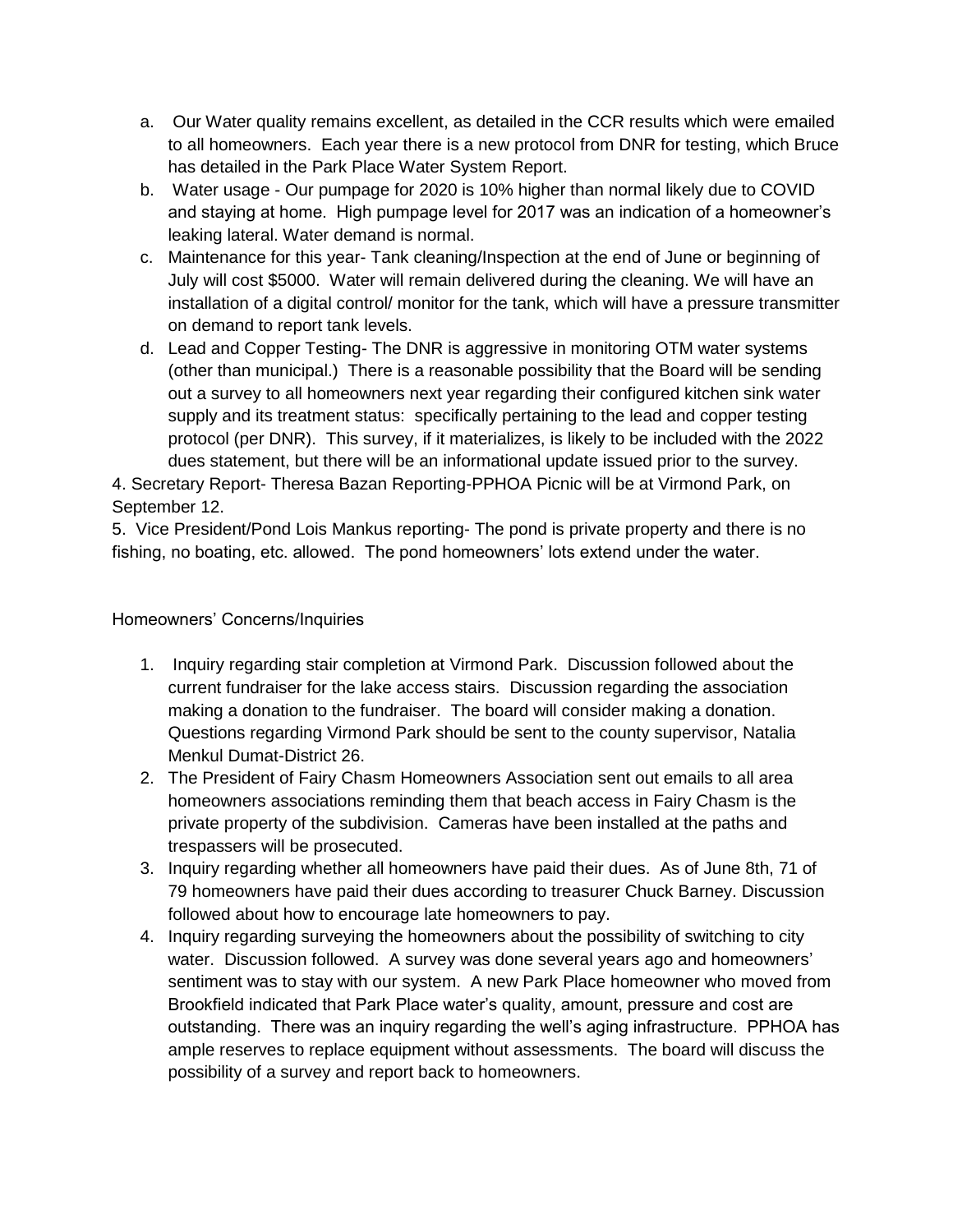- 5. Inquiry regarding sheds. Discussion followed. Any proposal for a shed must be submitted, which should include dimensions and screening plans. A current homeowner's shed was discussed. More screening is needed. A request will be emailed to the homeowner.
- 6. Inquiry regarding replacement of gazebo. Preliminary cost estimate including tear down and new footings is \$50,000. The project is still active and subject to additional review and approval by the board.
- 7. Inquiries regarding fire pits. PPHOA does not regulate small fire pits in backyards. The Homeowners Association requires approval for brick edifices off patios for burning yard waste. Proposals should be submitted to the PPHOA Architectural Board. The city of Mequon regulates large fire pits for burning yard waste. A permit is required for burning yard waste. Homeowners are encouraged to talk with their neighbors regarding any proposed fire pits.
- 8. Installation of pergolas requires approval by the architectural board.
- 9. Discussion regarding a homeowner's large farm-like garden. The garden has not been approved. The board is currently communicating with the homeowner.
- 10. Discussion about volunteering for board positions. Volunteers are needed for board and committee positions. If more volunteers are not forthcoming, PPHOA may need to retain a property management company, leading to a possible dues increase. Please consider volunteering.

The meeting was adjourned by Trevor Will at 8:14 PM.